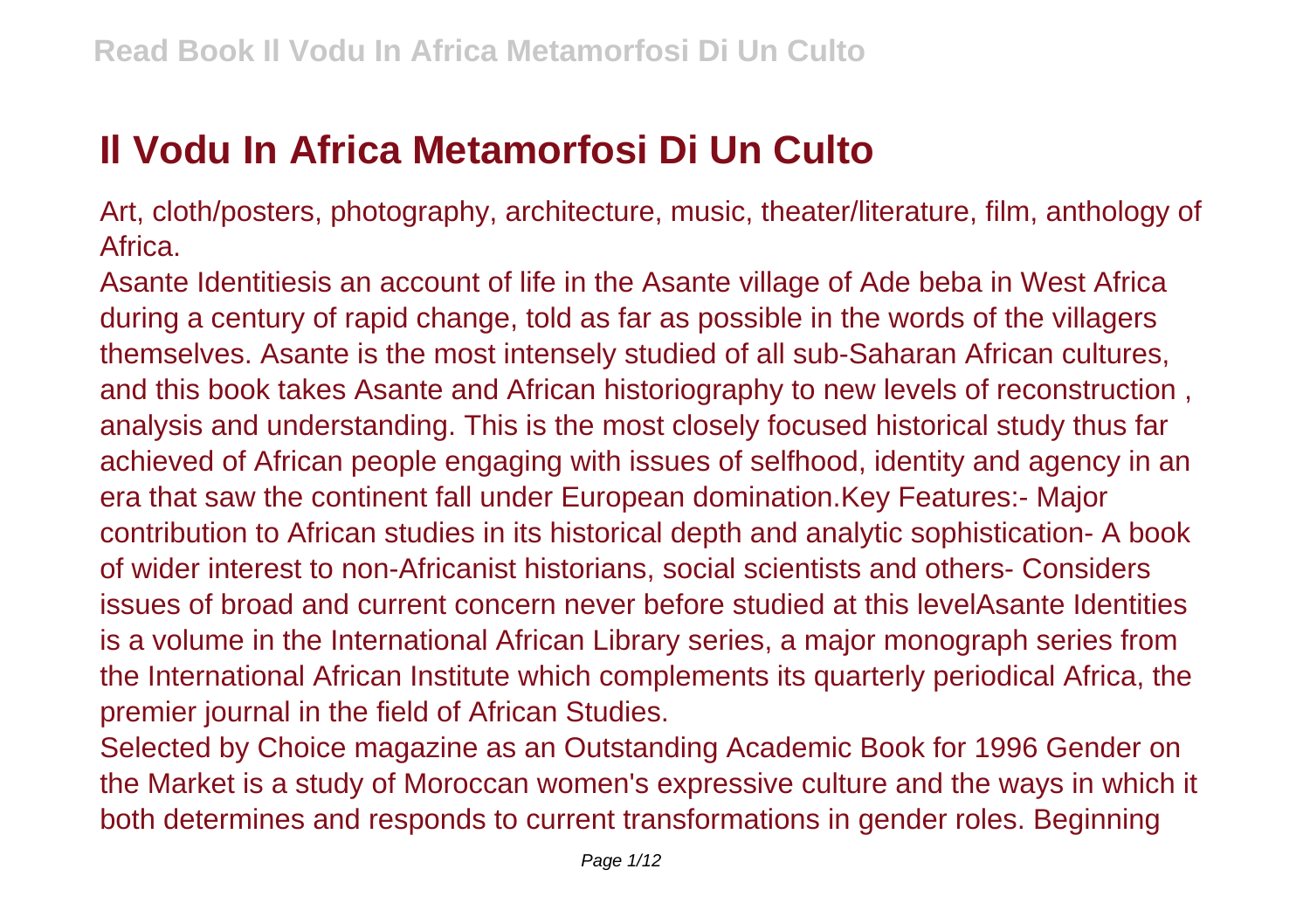with women's emergence into what has been defined as the most paradigmatic of Moroccan male institutions—the marketplace—the book elucidates how gender and commodity relations are experienced and interpreted in women's aesthetic practices. Deborah Kapchan compellingly demonstrates that Moroccan women challenge some of the most basic cultural assumptions of their society—especially ones concerning power and authority.

The Religious Heritage Complex examines heritage-making of Christian-related legacies led by secular and clerical institutions. It argues that the relationship between public policies and spiritual practices is not as clear-cut as some might think. In fact, the authors show that religious activity has always combined care for the past with conscious practices of heritage-making, which they term "the religious heritage complex." The book considers the ways patrimony, religion, and identity interact in different Christian contexts worldwide and how religious objects and sites function as identity symbols. It focuses on heritage-making as a religious and material activity for the groups in charge of a sacred inheritance and considers heritage activities as one of the forms of spiritual renewal and transmission. Case studies explore various Christian traditions located in Europe, the Americas, and Africa, investigating the longstanding and tightly-enmeshed connections that weave together religion and cultural heritage. Through comparing ecclesiastical and civil heritage institutions, this book allows us to consider the ambiguity of religious heritage.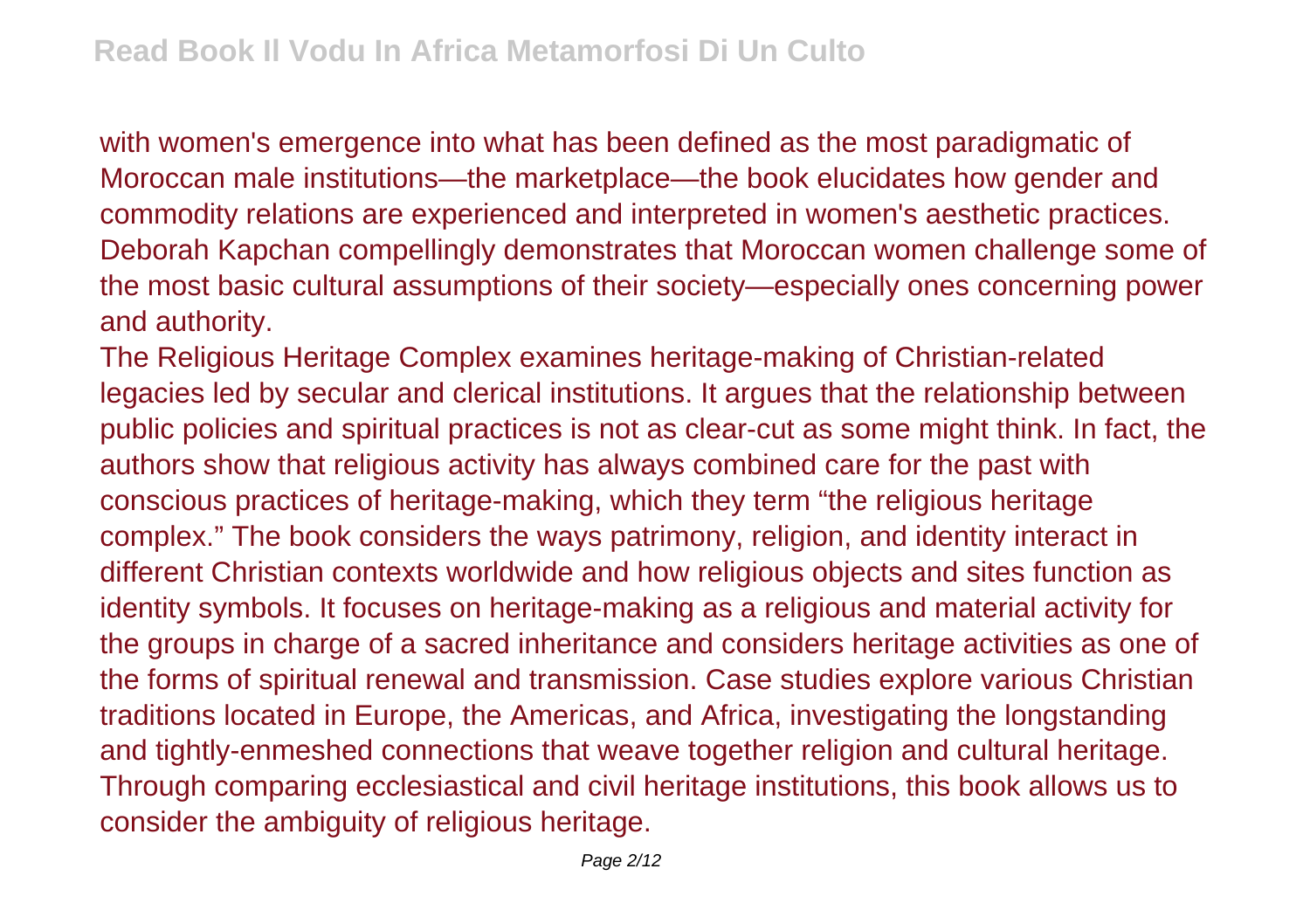Explores how to use different types of sources to write the history of slavery and the slave trade in Africa.

In a first-of-its-kind format, Cultural Anthropology: A Problem-Based Approach is organized by problems and questions rather than topics, creating a natural discussion of traditional anthropological concerns such as kinship, caste, gender roles, and religion. This brief text promotes critical thinking through meaningful exercises, case studies, and simulations. Readers will learn how to analyze their own culture and gain the tools to understand the cultures of other societies. The Eighth Edition has been thoroughly updated and reorganized to emphasize contemporary issues around social and economic inequality, gender identity, and more.

We think we know what healers do: they build on patients' irrational beliefs and treat them in a 'symbolic' way. If they get results, it's thanks to their capacity to listen, rather than any influence on a clinical level. At the same time, we also think we know what modern medicine is: a highly technical and rational process, but one that scarcely listens to patients at all. In this book, ethnopsychiatrist Tobie Nathan and philosopher Isabelle Stengers argue that this commonly posed opposition between traditional and modern medicine is misleading. They show instead that healers are interesting precisely because they don't listen to patients, using techniques of 'divination' rather than 'diagnosis'. Healers construct genuine therapeutic strategies by identifying the origins of symptoms in external forces, outside of the mind of the sufferer. Modern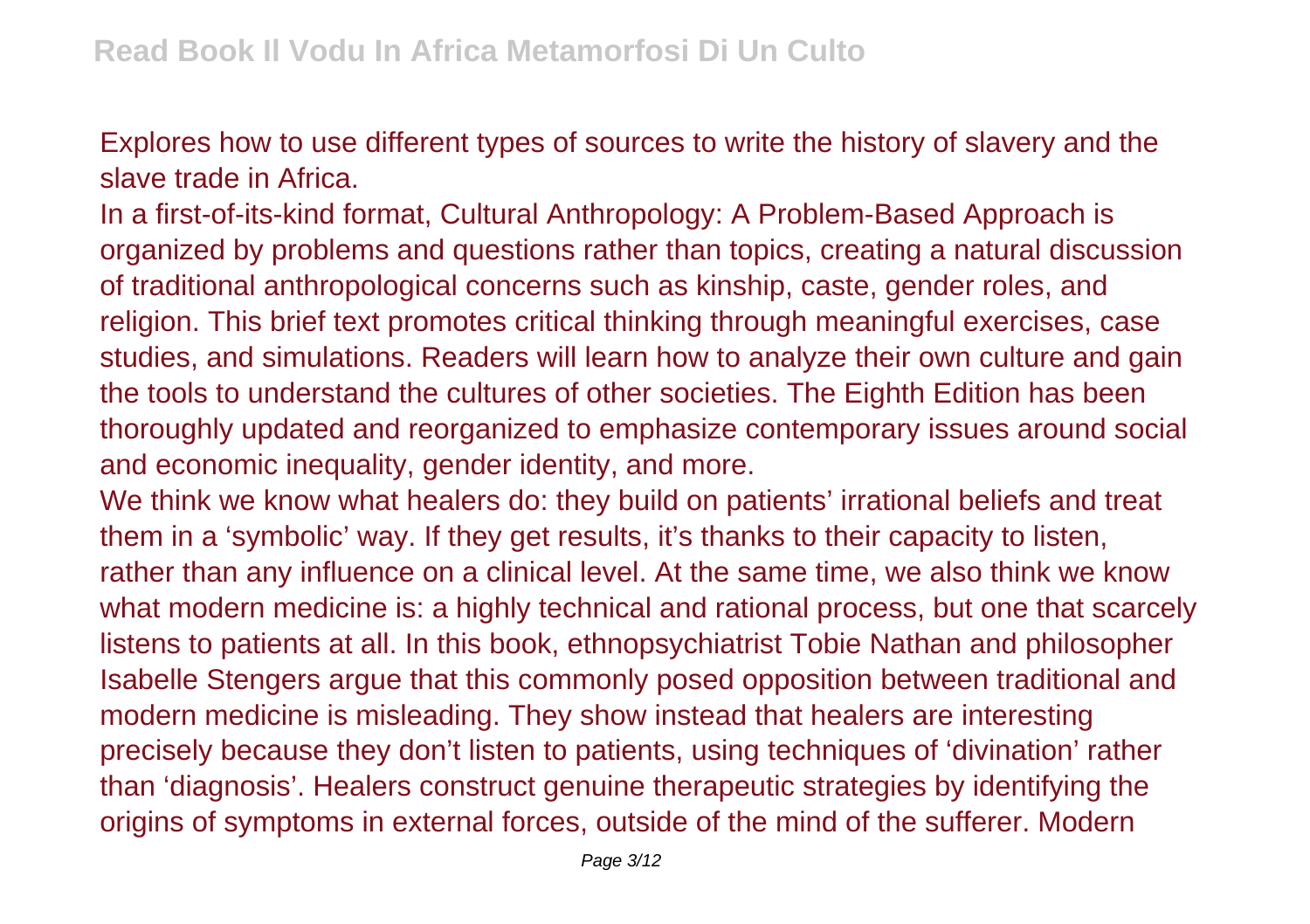medicine, for its part, is characterized by empiricism rather than rationality. What appears to be the pursuit of rationality is ultimately only a means to dismiss and exclude other forms of treatment. Blurring the distinctions between traditional and modern practices and drawing on perspectives from across the globe, this ethnopsychiatric manifesto encourages us to think in radically new ways about illness, challenging accepted notions on the relationship between sufferer and symptom. Il volume, risultato di un lungo periodo di ricerche d'archivio e sul campo condotte in Ghana, raccoglie voci e storie femminili lungo un periodo che va dall'ultimo quarto dell'Ottocento ai giorni nostri. Intersecando la dimensione politico-economica con quella storico-sociale e ancora con quella di genere, il libro parte dall'analisi di un fenomeno di migrazione interna, che coinvolge soprattutto le giovani donne, e ritorna agli anni dell'abolizione della schiavitù, per so ermarsi sui primi decenni del Novecento coloniale. L'obiettivo è comprendere alcune delle ragioni della continuità tra la marginalità contemporanea e le forme di sfruttamento passate, di volta in volta evidenziando il persistere di pratiche e strutture di dipendenza e asservimento, in una continua tensione tra forme di agentività personale e di assoggettamento. Though the history of slavery is a central topic for African, Atlantic world and world history, most of the sources presenting research in this area are European in origin. To cast light on African perspectives, and on the point of view of enslaved men and women, this group of top Africanist scholars has examined both conventional historical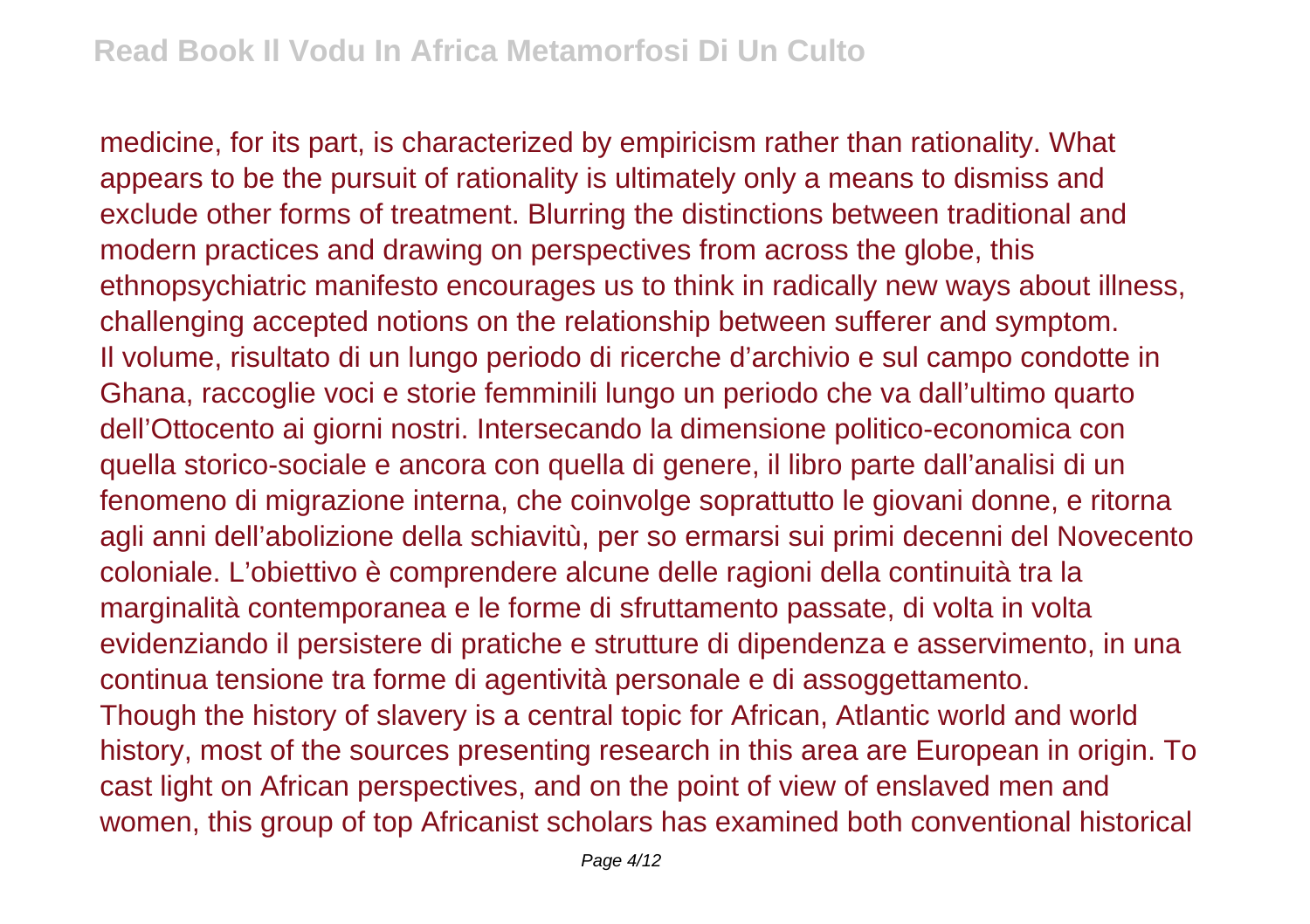sources (such as European travel accounts, colonial documents, court cases, and missionary records) and less-explored sources of information (such as folklore, oral traditions, songs and proverbs, life histories collected by missionaries and colonial officials, correspondence in Arabic, and consular and admiralty interviews with runaway slaves). Each source has a short introduction highlighting its significance and orienting the reader. This first of two volumes provides students and scholars with a trove of African sources for studying African slavery and slave trade.

This book aims to reconstruct the religious history of the Anlo-Ewe peoples from the 1850s.

She intends this ethnography to mirror the textsof voodoo itself, a body of signifiers and meanings with which the reader must interact in order to make sense of it.

African studies in anthropology throw light on the way Anglo-Europeans and Americans have conceived of the rest of the world and the way academic disciplines have changed in this century.

This sumptuously illustrated volume analyzes artists' representations of angels and demons and heaven and hell from the Judeo-Christian tradition and describes how these artistic portrayals evolved over time. As with other books in the Guide to Imagery series, the goal of this volume is to help contemporary art enthusiasts decode the symbolic meanings in the great masterworks of Western Art. The first chapter traces the development of images of the Creation and the Afterworld from descriptions of them in the Scriptures through their evolution in later literary and philosophical works. The following two chapters examine artists' depictions Page  $5/12$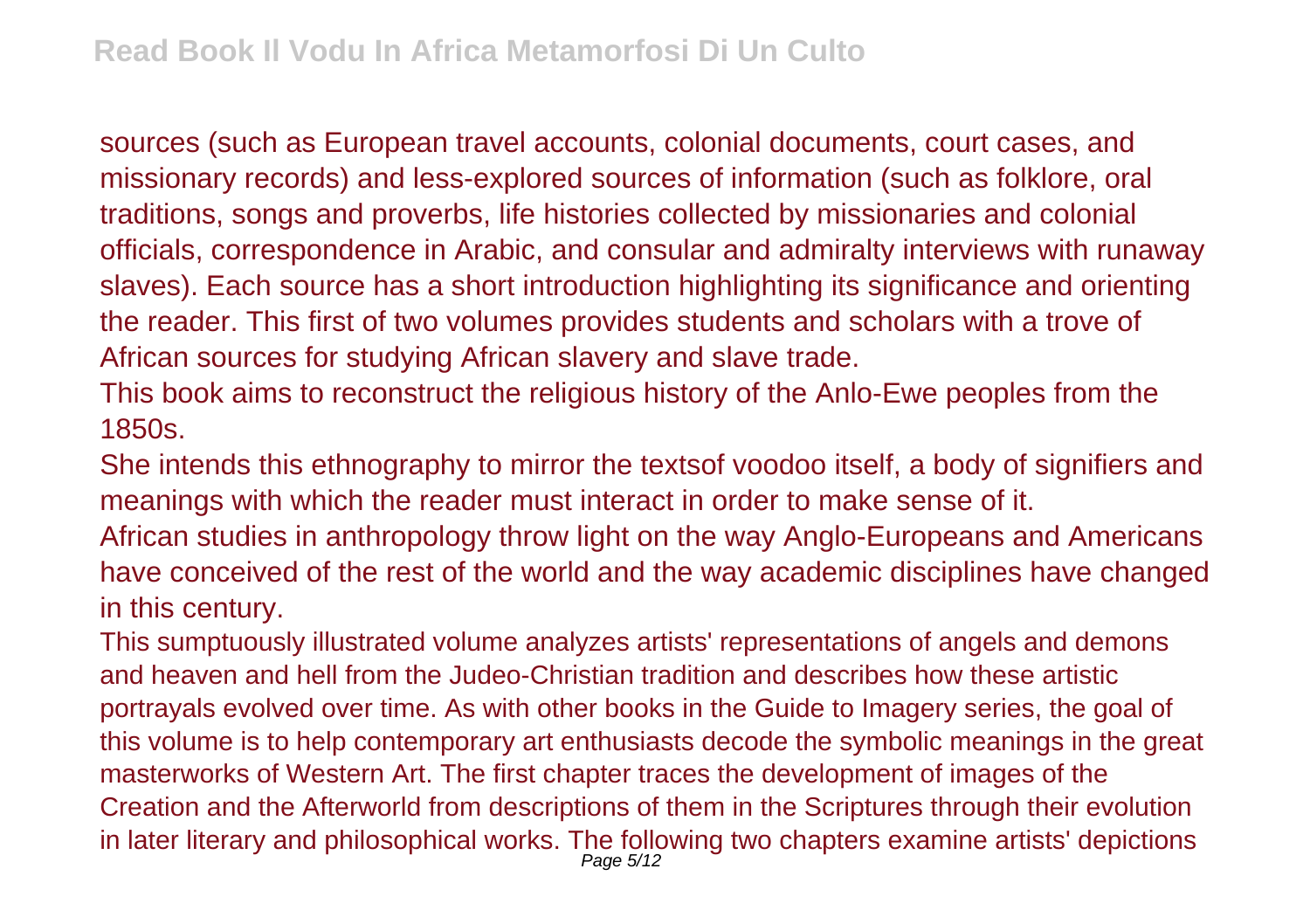of the two paths that humans may take, the path of evil or the path of salvation, and the punishments or rewards found on each. A chapter on the Judgment Day and the end of the world explores portrayals of the mysterious worlds between life and death and in the afterlife. Finally, the author looks at images of angelic and demonic beings themselves and how they came to be portrayed with the physical attributes--wings, halos, horns, and cloven hooves--with which we are now so familiar. Thoroughly researched by and expert in the field of iconography, Angels and Demons in Art will delight readers with an interest in art or religious symbolism. Il vodu è un culto religioso praticato da secoli in Africa occidentale e giunto nelle Americhe con gli schiavi (dove ha assunto caratteristiche proprie e il nome di voodoo). In questo volume, frutto di una ricerca sul campo durata diversi anni, per la prima volta si analizzano le forme di vodu ancora esistenti nella regione costiera di Togo e Bénin, sia nelle aree rurali che nelle principali città, dove i culti vodu rivestono un ruolo molto importante nella vita religiosa locale. Si tratta di un complesso sistema di credenze che si fonda su un'intensa pratica rituale: le danze, i movimenti e le decorazioni del corpo, i fenomeni di possessione, i colori, i suoni, gli odori, gli animali sacrificati e gli oggetti dei santuari sono gli attori essenziali delle cerimonie rituali, attraverso le quali gli adepti costruiscono un senso di appartenenza sociale e tracciano un dialogo con il mondo del non visibile. I vodu sono entità che incarnano al contempo il bene e il male, la speranza di prosperità e di successo e una costante minaccia di morte, sovente espressa attraverso il linguaggio della stregoneria. Gli interlocutori e protagonisti del libro sono i praticanti, i sacerdoti e le sacerdotesse vodu, ma anche l'insieme della cultura materiale che per la sua intensa capacità espressiva ha da sempre attratto e respinto i viaggiatori, i missionari, i mercanti e gli studiosi.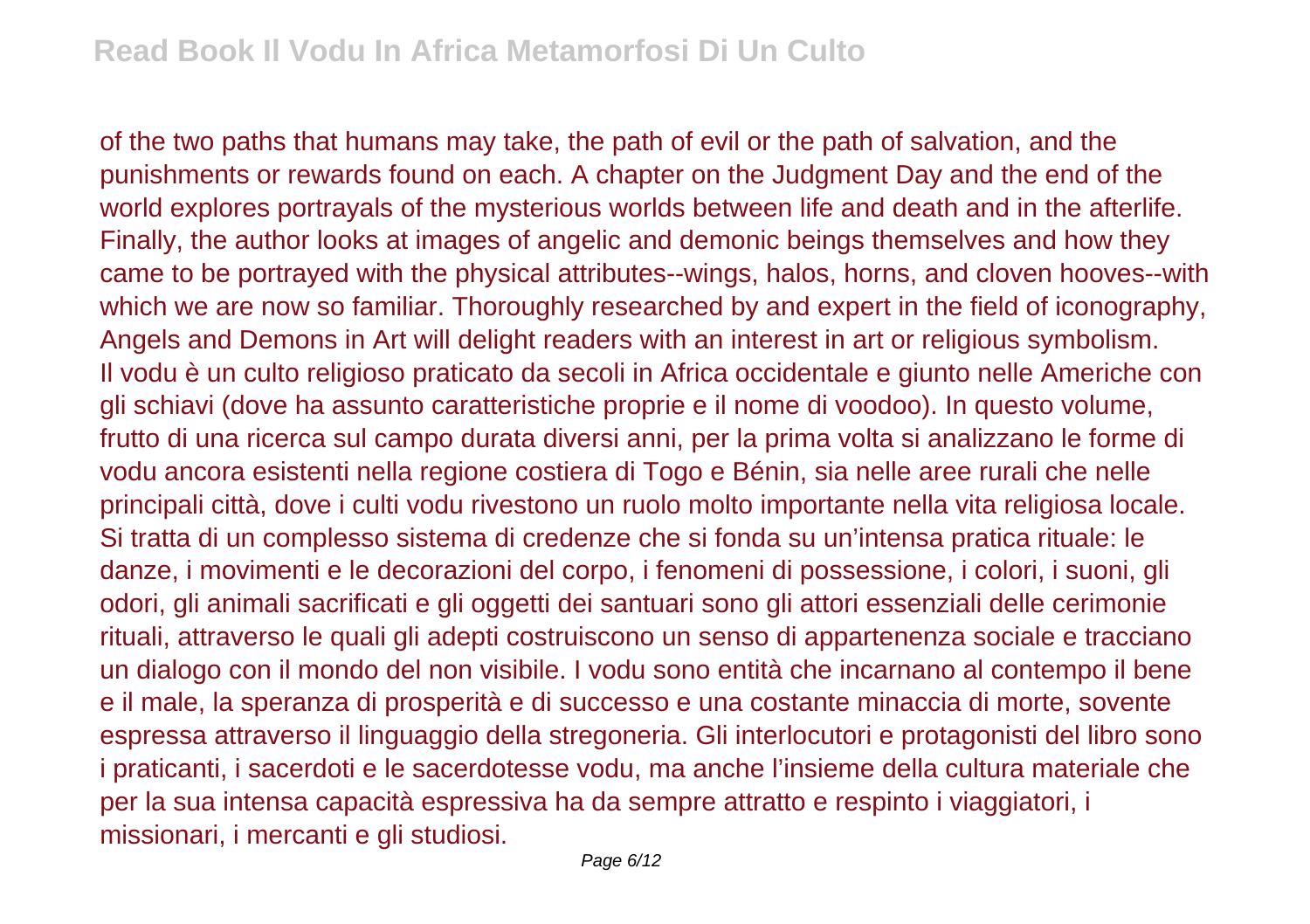Sur les lieux de la Route de l'Esclave dans le Bénin méridional, l'institution d'une mémoire officielle de la traite négrière a été accompagnée, dans les années 1990, d'un mouvement de réforme des cultes vodun mené par leurs dignitaires ainsi que par des élites intellectuelles et politiques. Issu d'enquêtes effectuées entre 2005 et 2012, ce livre propose une analyse de certains espaces publics et cérémoniels porteurs d'un héritage culturel et moral émanant du passé esclavagiste. À la fois sélective et projective, la mémoire de ce passé suscite des interprétations, des fictions et des récits, mais également des oublis créateurs, entre reconstitutions consensuelles et versions partiales des faits historiques. Le rappel d'événements récents, mais déjà fondateurs – tels le Festival des arts et de la culture vodun Ouidah 92. Retrouvailles Amériques-Afrique en 1993 ; le lancement de la Route de l'Esclave en 1994 ; la création de la Fête nationale du vodun en 1997 ; la tenue annuelle, depuis 1998, de la Marche du repentir – est associé ici à une réflexion sur le moment patrimonial contemporain. Au prisme des rapports entre narrations locales, savoir ethno¬graphique et vulgates missionnaires, cette recherche interroge l'émergence actuelle d'une connexion mémorielle entre figures du passé de l'esclavage et entités vodun devenues l'expression d'une religion à la fois « endogène » et « diasporique ».

The Satanic Bible was written by Anton LaVey in 1969. It is a collection of essays, observations and basic Satanic rituals, and outlines LaVey's Satanic ideology. It contains the core principles of LaVeyan Satanism and is considered the foundation of the philosophy and dogma that constitute Satanism.

First English translation of Sini's important work on the influence of writing and the alphabet on Western rationality.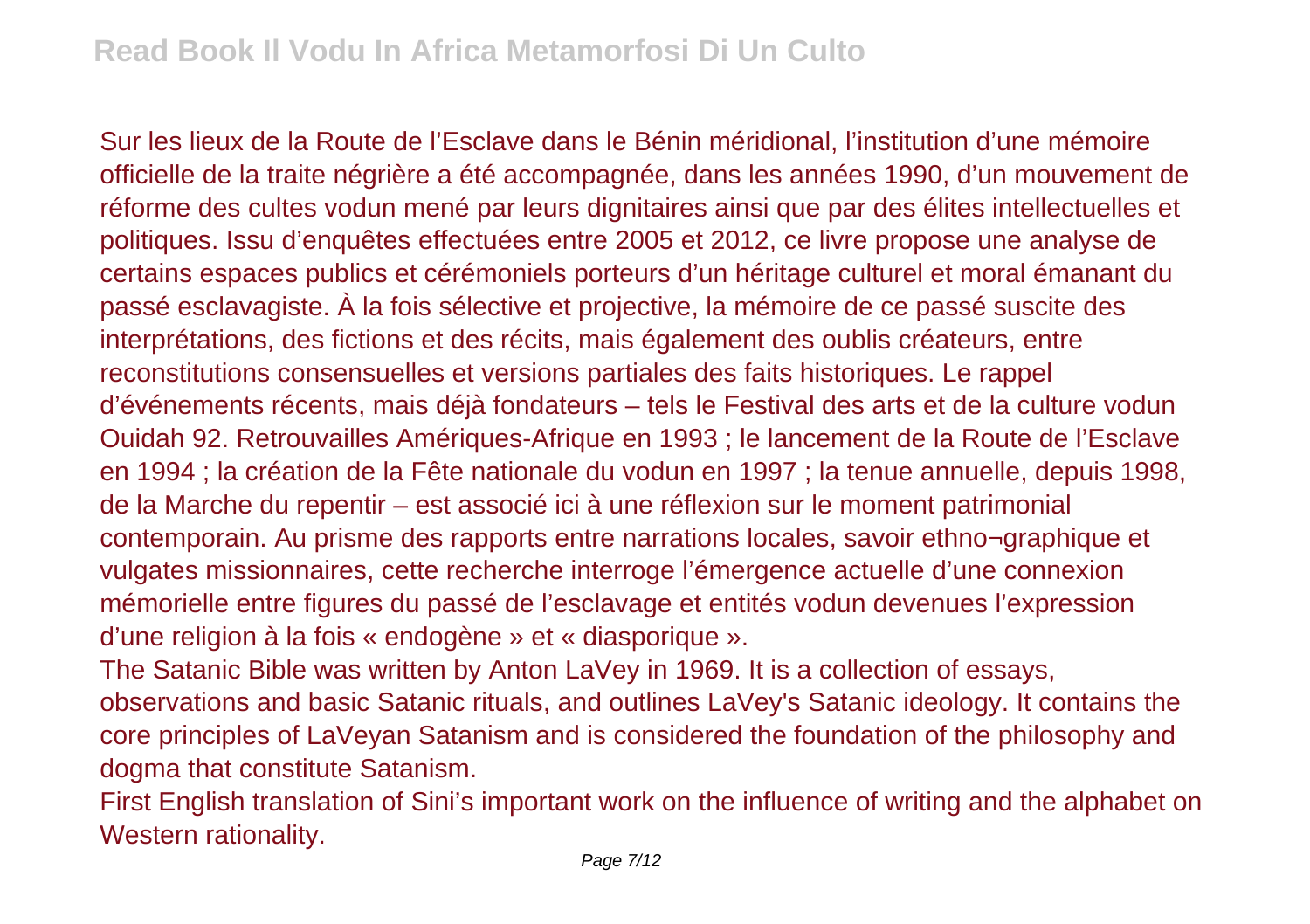Che cosa portare con sé in un viaggio della speranza verso l'Europa? Se lo chiede l'antropologo Luca Pisoni, quando decide di vivere un anno con i migranti di passaggio al Brennero e quelli residenti in un centro di accoglienza di Trento. Il risultato è questo libro, che descrive lo svolgersi quotidiano di incontri e interviste, caratterizzate da emozioni altalenanti e corredate da piccoli aneddoti. Un viaggio tra bibbie, corani, amuleti vudù, mazze da cricket e magliette da calcio. Su tutto, però, domina la figura dello smartphone, dentro al quale sono custoditi i più intimi e privati ricordi e fotografie. Come in una sorta di archeologia del presente, Il bagaglio intimo, corredato da un'ampia documentazione fotografica, restituisce l'essenza degli oggetti, che sono in grado di consolare la nostalgia di casa e fanno reagire alle dure circostanze del viaggio.

Francesco Koslovic--even his name straddles two cultures. And during the spring of 1955, in the village of Materada on the Istrian Peninsula, his two worlds are coming apart. Materada, the first volume of Fulvio Tomizza's celebrated Istrian Trilogy, depicts the Istrian exodus of the hundreds of thousands who had once thrived in a rich ethnic mixture of Italians and Slavs. Complicating Koslovic's own departure is his attempt to keep the land that he and his brother have worked all their lives. A picture of a disappearing way of life, a tale of feud and displacement, and imbued with the tastes, tales, and songs of his native Istria, Koslovic's story is a testament to the intertwined ethnic roots of Balkan history.

What were the experiences of those in Africa who suffered from the practice of slavery, those who found themselves captured and sold from person to person, those who died on the trails, those who were forced to live in fear? And what of those Africans who profited from the slave trade and slavery? What were their perspectives? How do we access any of these experiences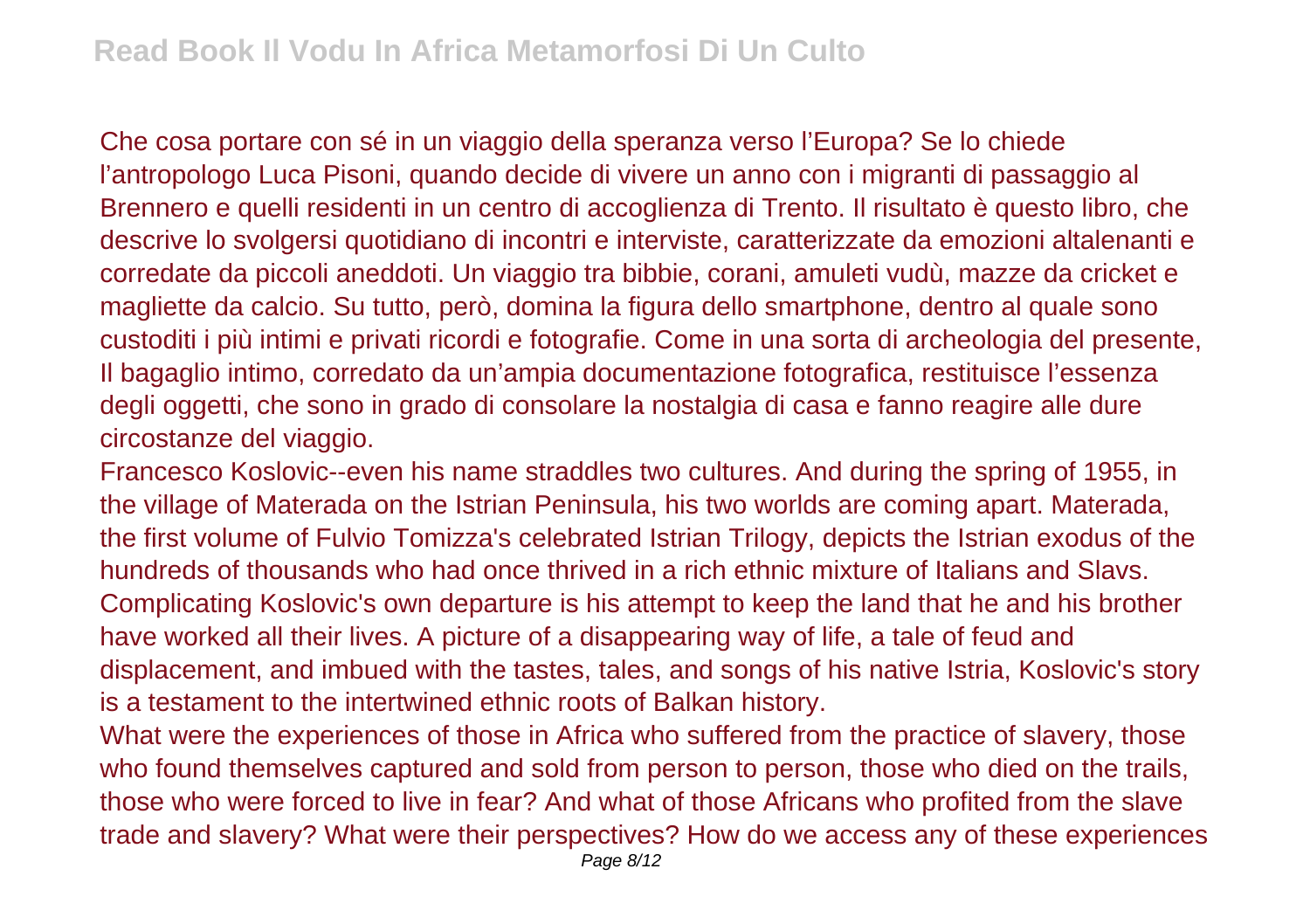and views? This volume explores diverse sources such as oral testimonies, possession rituals, Arabic language sources, European missionary, administrative and court records and African intellectual writings to discover what they can tell us about slavery and the slave trade in Africa. Also discussed are the methodologies that can be used to uncover the often hidden experiences of Africans embedded in these sources. This book will be invaluable for students and researchers interested in the history of slavery, the slave trade and post-slavery in Africa. Anthropological view of the phenomenon of tarantism in Southern Italy ; dance, music and colours combined in a ritual to exorcise the victim of a mythical tarantula.

This volume draws on a range of ethnographic and historical material to provide insight into witchcraft in sub-Saharan Africa. The chapters explore a variety of cultural contexts, with contributions focusing on Cameroon, Central African Republic, Ghana, Mali, Ethiopia and Eritrean diaspora. The book considers the concept of witchcraft itself, the interrelations with religion and medicine, and the theoretical frameworks employed to explain the nature of modern African witchcraft representations.

Il satanismo: un argomento che divide e attira. Per la prima volta in Italia un manuale esamina tutti i casi che la stampa e le indagini giudiziarie hanno ascritto a questo fenomeno negli ultimi anni, dai più noti ai meno noti. Proponendo una innovativa classificazione scientifica del satanismo in ogni sua manifestazione che riguardi il crimine, questo Manuale descrive l'origine storica e culturale del culto di Satana, ne traccia i confini leciti e illeciti, spiega le differenze con altri culti religiosi, consentendo agli operatori delle forze dell'ordine, ai magistrati, agli avvocati, agli psicologi, ai giornalisti e a chiunque voglia approfondire la materia, di non confondere le tracce di altri riti con quelle di un rito satanico. Fornisce un chiaro quadro di riferimento dei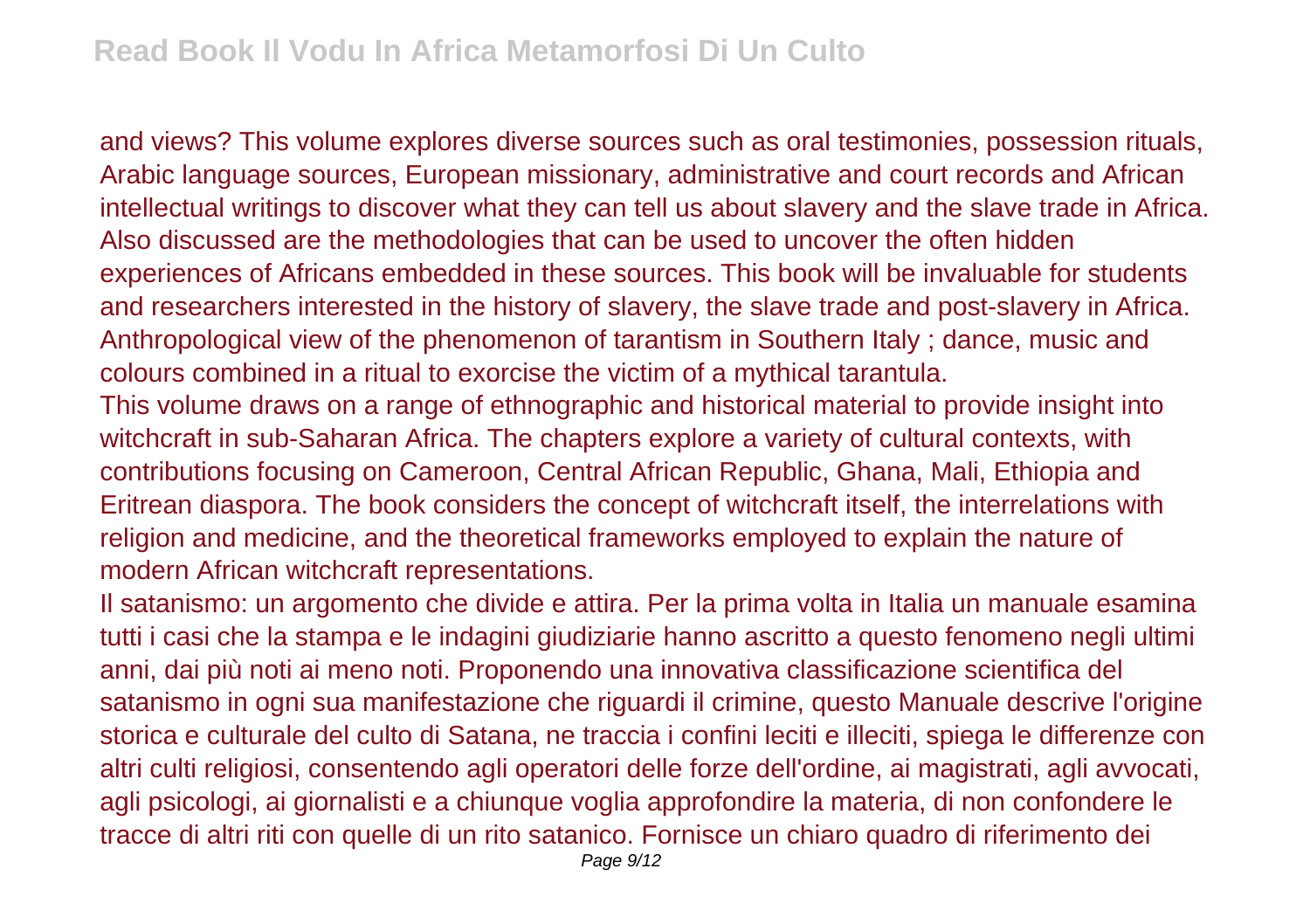simboli e dà l'esatta misura del fenomeno, consentendo di evitare facili e spettacolari allarmismi. Un punto di riferimento per chiunque voglia studiare seriamente un argomento così importante.

The great importance of mosquitoes lies in their role as transmitters of pathogens and parasites, and in their use as experimental animals well suited to laboratory investigations into aspects of biochemistry, physiology and behaviour. The largest part of this latest volume of The Biology of Mosquitoes concerns interactions between mosquitoes and viruses and the transmission of arboviruses to their vertebrate hosts, while the remainder concerns symbiotic interactions between mosquitoes and bacteria. The introduction provides a timely review of the first major development in mosquito taxonomy for several decades. Further chapters describe the interactions between mosquitoes and the viruses that infect them, the transmission and epidemiology of seven very important arboviruses, and the biology of bacteria that are important control agents or of great biological interest. Like the earlier volumes, Volume 3 combines recent information with earlier important findings from field and laboratory to provide the broadest coverage available on the subject.

Il vodu in Africametamorfosi di un cultoIl vodu in AfricaMetamorfosi di un cultoViella Libreria Editrice

First written by Marcel Mauss and Henri Humbert in 1902, A General Theory of Magic gained a wide new readership when republished by Mauss in 1950. As a study of magic in 'primitive' societies and its survival today in our thoughts and social actions, it represents what Claude Lévi-Strauss called, in an introduction to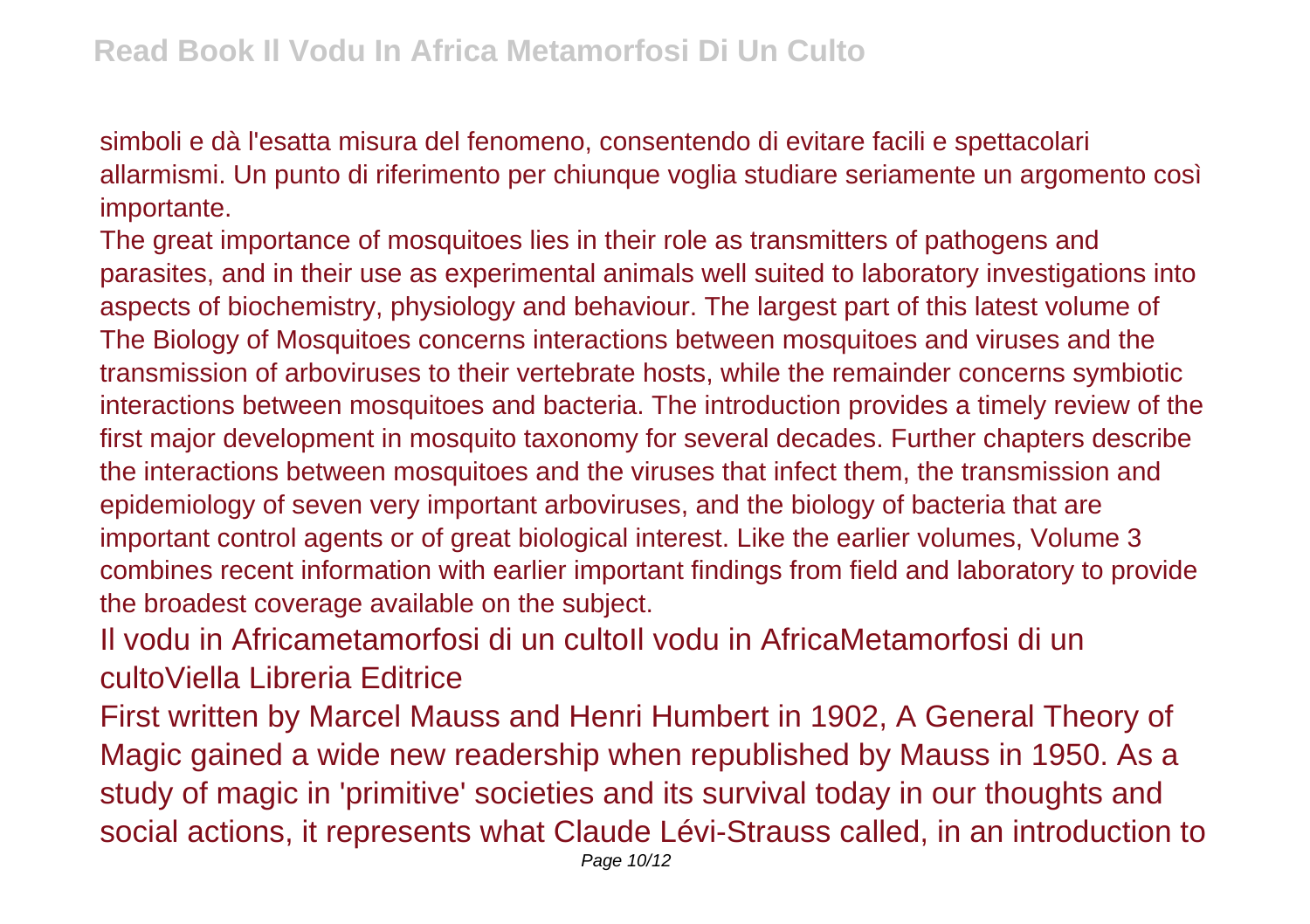that edition, the astonishing modernity of the mind of one of the century's greatest thinkers. The book offers a fascinating snapshot of magic throughout various cultures as well as deep sociological and religious insights still very much relevant today. At a period when art, magic and science appear to be crossing paths once again, A General Theory of Magic presents itself as a classic for our times.

This book offers an ethnography of the beliefs and practices of Vodu, as they relate to daily life in an ethnic Ewe fishing community on the coast of southern Togo.

A detailed and richly nuanced historical portrait of pre-colonial Asante.

When Lamiah battles against her greatest enemy, Shrek, in the Underworld, the Dampyr must make a choice between which one will be his enemy and which will be his ally.

Wives of the Leopard explores power and culture in a pre-colonial West African state whose army of women and practice of human sacrifice earned it notoriety in the racist imagination of late nineteenth-century Europe and America. Tracing two hundred years of the history of Dahomey up to the French colonial conquest in 1894, the book follows change in two central institutions. One was the monarchy, the coalitions of men and women who seized and wielded power in Page 11/12